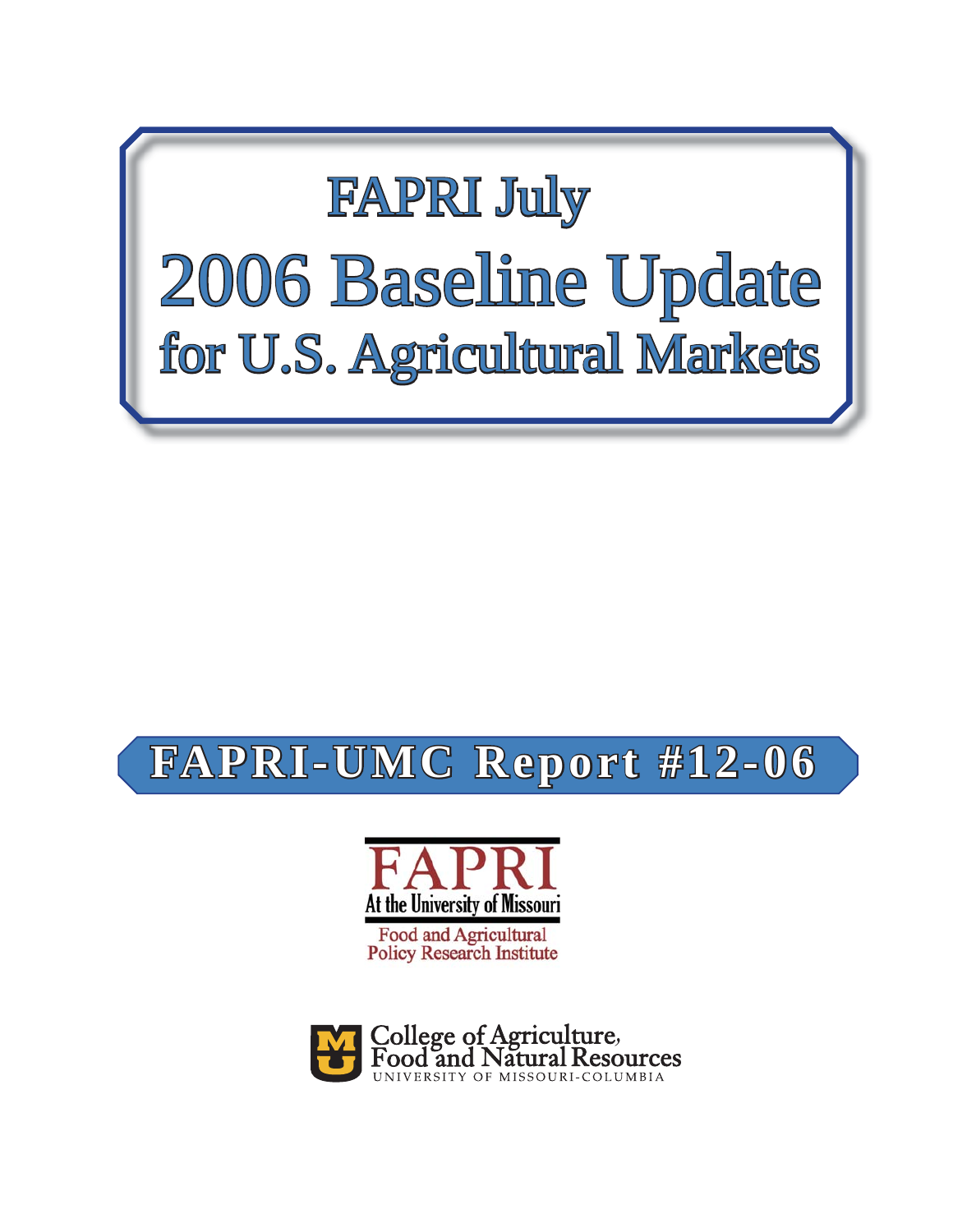Published by the Food and Agricultural Policy Research Institute (FAPRI), University of Missouri-Columbia, 101 Park DeVille Drive, Suite E, Columbia, MO 65203, July, 2006.

#### http://www.fapri.missouri.edu

Material in this publication is based upon work supported by the Cooperative State Research, Education and Extension Service, U.S. Department of Agriculture, under Agreement No. 2006-34149-16987.

Any opinions, findings, conclusions, or recommendations expressed in this publication are those of the authors and do not necessarily reflect the view of the U.S. Department of Agriculture.

Permission is granted to reproduce this information with appropriate attribution to the authors and the Food and Agricultural Policy Research Institute.

The University of Missouri is nondiscriminatory relative to race, religion, color, national origin, sex, sexual orientation, age, disability or status as a Vietnam-era veteran. Any person having inquiries should contact Human Resource Services, University of Missouri-Columbia, 130 Heinkel Building, Columbia, Mo. 65211, (573) 882-4256.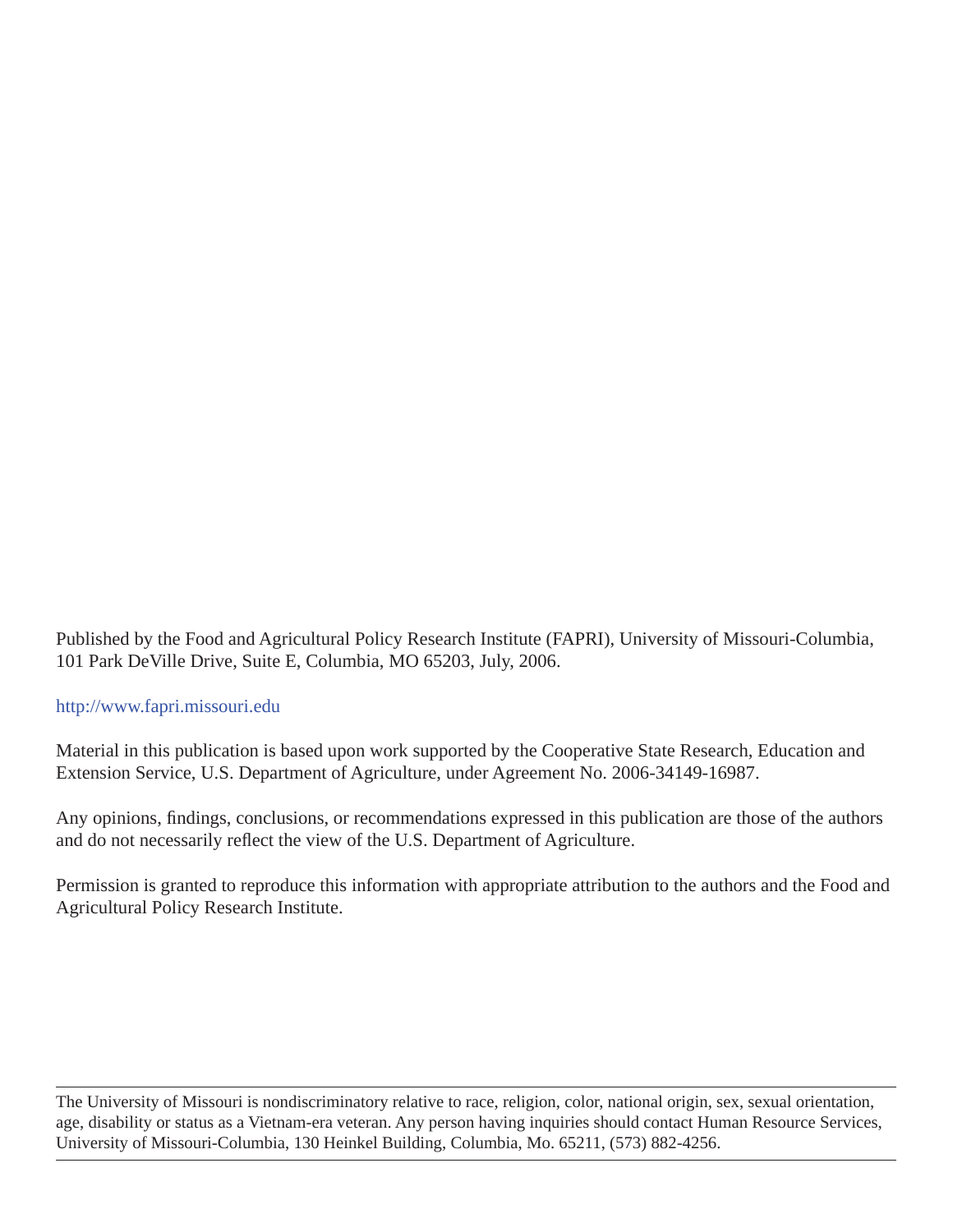### **FAPRI July 2006 Baseline Update for U.S. Agricultural Markets**

This baseline update reflects market developments that have occurred since the 2006 FAPRI baseline was prepared in January 2006. The estimates incorporate information available in early July 2006.

- This current-policy baseline assumes provisions of the 2002 Farm Security Act are extended indefinitely when they would otherwise expire in 2007.
- Crop acreage and production figures for 2006 are set equal to estimates reported by the U.S. Department of Agriculture in its July 2006 *World Agricultural Supply and Demand Estimates*.
- The projections assume higher petroleum and gasoline prices than in FAPRI's January baseline. Previous Global Insight forecasts are modified to reflect recent 2006-2007 estimates from the Energy Information Administration. The refiners' acquisition price for petroleum increases from about \$50 per barrel in 2005 to over \$63 per barrel in 2006 and 2007, before dipping to \$53 per barrel in 2010.
- Ethanol production growth is projected to be much stronger than in FAPRI's estimates from early 2006, due to higher prices and the pace of plant construction.
- Increased ethanol production results in higher corn prices, more corn acreage, reduced corn exports, and increased feed use of corn co-products relative to earlier projections.

The estimates reported here cover a number of major U.S. agricultural commodities, including corn, corn products, wheat, soybeans, upland cotton, beef, pork, poultry, and dairy. The projections cover a five year period (through the 2010/11 marketing year for crops, and through 2011 for livestock).

This update should not be confused with a "full" FAPRI baseline exercise, such as that used to generate the FAPRI baseline released earlier this year (http://www.fapri.iastate.edu/outlook2006/). The commodity coverage is limited, the projection period is shorter, and no estimates are made of government costs, farm income, or other aggregate indicators. Most importantly, the update is focused on U.S. markets only; no estimates were prepared for other countries. The U.S. trade figures should be treated with extreme caution, as they are not the result of a comprehensive analysis of global commodity markets.

The next full FAPRI baseline process will begin in November 2006. A preliminary baseline will be prepared and reviewed at a workshop in December. Reviewer comments and other new information will be incorporated in the final baseline, which will be prepared beginning in January 2007.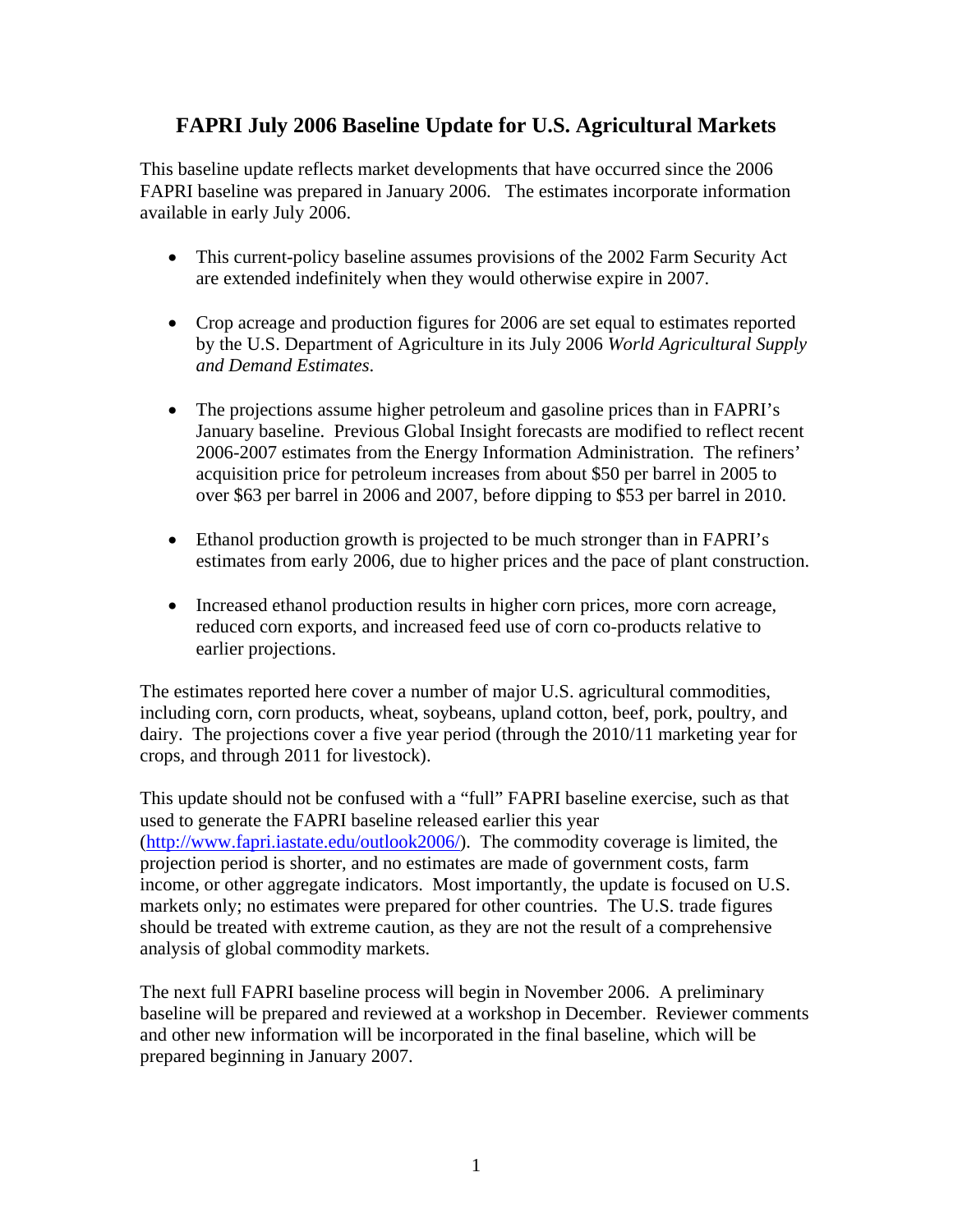| Crop Year                 | 04/05  | 05/06  | 06/07  | 07/08              | 08/09  | 09/10  | 10/11  |
|---------------------------|--------|--------|--------|--------------------|--------|--------|--------|
| Area                      |        |        |        | (Million Acres)    |        |        |        |
| Base Area                 | 86.8   | 86.8   | 86.8   | 86.8               | 86.8   | 86.8   | 86.8   |
| <b>Planted Area</b>       | 80.9   | 81.8   | 79.4   | 82.9               | 85.6   | 86.5   | 87.0   |
| Harvested Area            | 73.6   | 75.1   | 72.1   | 76.1               | 78.5   | 79.4   | 79.9   |
|                           |        |        |        |                    |        |        |        |
| Yield                     |        |        |        | (Bushels per Acre) |        |        |        |
| Actual                    | 160.4  | 147.9  | 149.0  | 150.9              | 152.6  | 154.5  | 156.4  |
| Program, Direct           | 102.4  | 102.4  | 102.4  | 102.4              | 102.4  | 102.4  | 102.4  |
| Program, CCP              | 114.4  | 114.4  | 114.4  | 114.4              | 114.4  | 114.4  | 114.4  |
|                           |        |        |        | (Million Bushels)  |        |        |        |
| <b>Supply</b>             | 12,776 | 13,237 | 12,812 | 12,718             | 13,006 | 13,252 | 13,458 |
| <b>Beginning Stocks</b>   | 958    | 2,114  | 2,062  | 1,233              | 1,007  | 971    | 950    |
| Production                | 11,807 | 11,112 | 10,740 | 11,476             | 11,989 | 12,272 | 12,498 |
| Imports                   | 11     | 11     | 10     | 10                 | 10     | 10     | 10     |
|                           |        |        |        |                    |        |        |        |
| <b>Domestic Use</b>       | 8,848  | 9,075  | 9,490  | 9,790              | 10,210 | 10,533 | 10,806 |
| Feed, Residual            | 6,162  | 6,100  | 5,970  | 5,920              | 5,930  | 5,943  | 5,973  |
| <b>Fuel Alcohol</b>       | 1,323  | 1,600  | 2,151  | 2,505              | 2,912  | 3,216  | 3,455  |
| <b>HFCS</b>               | 521    | 530    | 524    | 519                | 516    | 517    | 516    |
| Seed                      | 21     | 20     | 21     | 21                 | 22     | 22     | 22     |
| Food, Other               | 821    | 825    | 824    | 825                | 830    | 835    | 840    |
| <b>Exports</b>            | 1,814  | 2,100  | 2,090  | 1,922              | 1,825  | 1,769  | 1,734  |
| <b>Total Use</b>          | 10,662 | 11,175 | 11,579 | 11,711             | 12,035 | 12,302 | 12,540 |
| <b>Ending Stocks</b>      | 2,114  | 2,062  | 1,233  | 1,007              | 971    | 950    | 918    |
| <b>CCC</b> Inventory      | 1      | 1      | 0      | 0                  | 0      | 0      | 0      |
| Under Loan                | 280    | 200    | 213    | 163                | 159    | 156    | 150    |
| <b>Other Stocks</b>       | 1,833  | 1,861  | 1,019  | 843                | 811    | 795    | 768    |
|                           |        |        |        |                    |        |        |        |
| <b>Prices and Returns</b> |        |        |        | (Dollars)          |        |        |        |
| Farm Price/bu.            | 2.06   | 1.98   | 2.33   | 2.54               | 2.58   | 2.61   | 2.64   |
| Loan Rate/bu.             | 1.95   | 1.95   | 1.95   | 1.95               | 1.95   | 1.95   | 1.95   |
| Average LDP Rate/bu.      | 0.25   | 0.41   | 0.01   | 0.00               | 0.00   | 0.00   | 0.00   |
| Target Price/bu.          | 2.63   | 2.63   | 2.63   | 2.63               | 2.63   | 2.63   | 2.63   |
| CCP Rate/bu.              | 0.29   | 0.37   | 0.02   | 0.00               | 0.00   | 0.00   | 0.00   |
| Direct Payment/bu.        | 0.28   | 0.28   | 0.28   | 0.28               | 0.28   | 0.28   | 0.28   |
|                           |        |        |        |                    |        |        |        |
| Gross Market Revenue/a.   | 330.33 | 292.94 | 346.49 | 382.95             | 393.95 | 403.21 | 413.25 |
| LDP Revenue/a.            | 39.90  | 61.05  | 0.90   | 0.00               | 0.00   | 0.00   | 0.00   |
| Variable Expenses/a.      | 173.98 | 197.07 | 208.82 | 209.38             | 205.66 | 204.60 | 205.77 |
| Mkt+LDP Net Returns/a.    | 196.25 | 156.92 | 138.57 | 173.57             | 188.29 | 198.61 | 207.48 |
| CCP Revenue/Base a.       | 28.20  | 35.98  | 2.35   | 0.00               | 0.00   | 0.00   | 0.00   |
| Direct Payment/Base a.    | 24.37  | 24.37  | 24.37  | 24.37              | 24.37  | 24.37  | 24.37  |

# **U.S. Corn Supply and Utilization**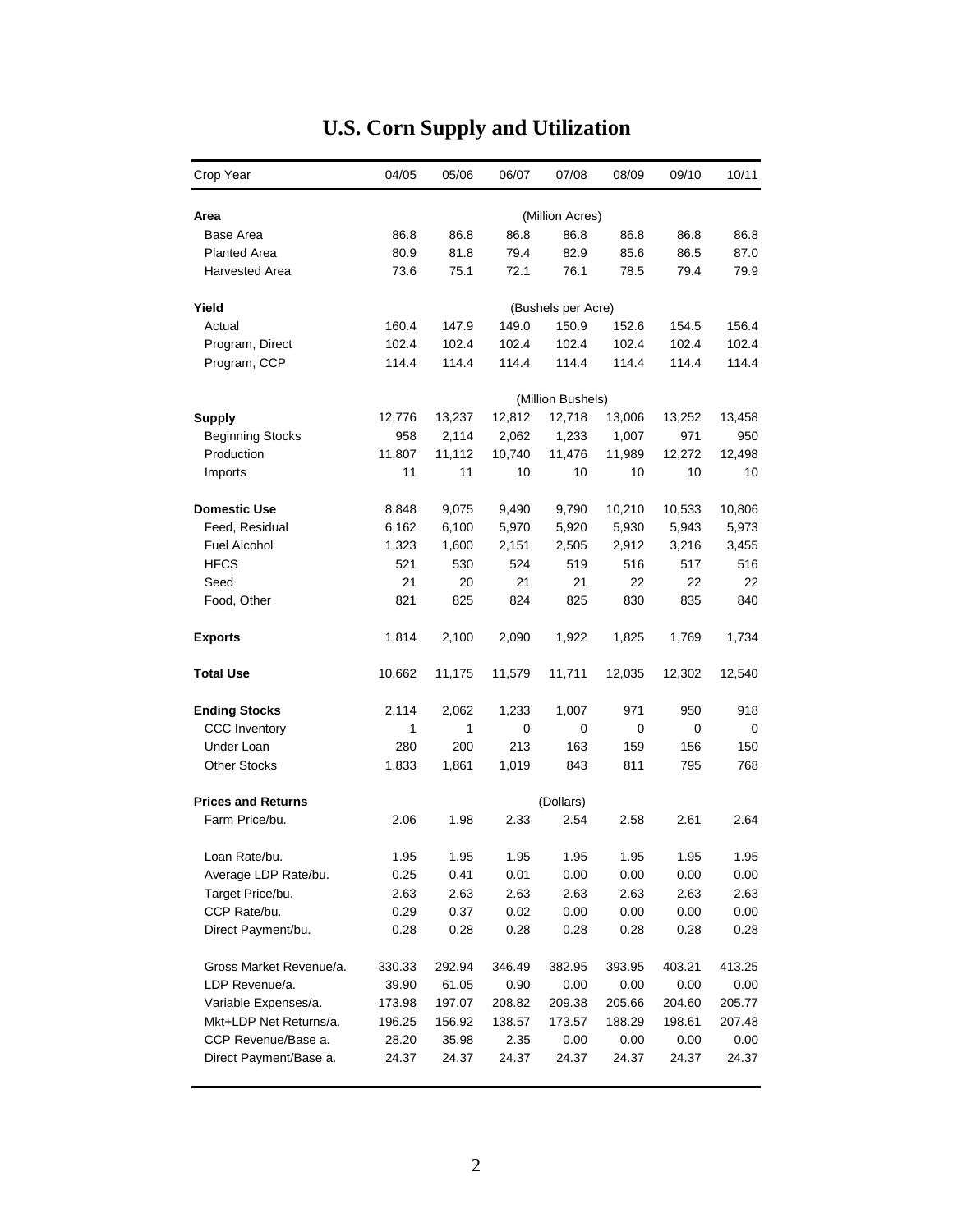| Year                        | 2004                                | 2005   | 2006   | 2007                              | 2008   | 2009   | 2010   |  |  |
|-----------------------------|-------------------------------------|--------|--------|-----------------------------------|--------|--------|--------|--|--|
| <b>Ethanol</b>              |                                     |        |        | (Million Gallons, Calendar Year)  |        |        |        |  |  |
| Renewable Fuel Mandate      | n.a.                                | n.a.   | 4,000  | 4,700                             | 5,400  | 6,100  | 6,800  |  |  |
| Production                  | 3,402                               | 3,904  | 4,951  | 6,292                             | 7,333  | 8,385  | 9,196  |  |  |
| Imports                     | 149                                 | 110    | 307    | 124                               | 127    | 130    | 133    |  |  |
| Disappearance               | 3,520                               | 4,032  | 5,260  | 6,314                             | 7,400  | 8,451  | 9,280  |  |  |
| <b>Ending Stocks</b>        | 252                                 | 234    | 232    | 334                               | 394    | 457    | 507    |  |  |
| Rack Price, FOB Omaha*      | (Dollars per Gallon, Calendar Year) |        |        |                                   |        |        |        |  |  |
| <b>Unleaded Gas</b>         | 1.25                                | 1.66   | 2.06   | 1.99                              | 1.95   | 1.86   | 1.77   |  |  |
| Ethanol                     | 1.69                                | 1.80   | 2.56   | 2.14                              | 2.07   | 1.96   | 1.87   |  |  |
| <b>Distillers Grains</b>    |                                     |        |        | (Thousand Tons, Sep.-Aug. Year)   |        |        |        |  |  |
| Production (Dry equivalent) | 8,097                               | 10,200 | 14,368 | 17,403                            | 20,821 | 23,408 | 25,451 |  |  |
| Domestic Use                | 8,097                               | 10,098 | 14,081 | 16,881                            | 19,884 | 22,004 | 23,670 |  |  |
| Net Exports                 | 0                                   | 102    | 287    | 522                               | 937    | 1,404  | 1,782  |  |  |
|                             |                                     |        |        | (Dollars per Ton, Sep.-Aug. Year) |        |        |        |  |  |
| Price, Lawrenceburg, IN     | 75.15                               | 86.97  | 82.54  | 83.98                             | 81.47  | 80.70  | 81.81  |  |  |
| <b>Corn Gluten Feed</b>     | (Thousand Tons, Sep.-Aug. Year)     |        |        |                                   |        |        |        |  |  |
| Production                  | 8,683                               | 8,921  | 9,225  | 9,180                             | 9,214  | 9,235  | 9,240  |  |  |
| Domestic Use                | 5,656                               | 5,873  | 6,274  | 6,304                             | 6,349  | 6,381  | 6,404  |  |  |
| Net Exports                 | 3,027                               | 3,048  | 2,950  | 2,876                             | 2,865  | 2,854  | 2,836  |  |  |
|                             |                                     |        |        | (Dollars per Ton, Sep.-Aug. Year) |        |        |        |  |  |
| Price, 21%, IL Points       | 52.60                               | 55.22  | 59.51  | 63.21                             | 63.15  | 63.51  | 64.68  |  |  |
| <b>Corn Gluten Meal</b>     |                                     |        |        | (Thousand Tons, Sep.-Aug. Year)   |        |        |        |  |  |
| Production                  | 2,285                               | 2,348  | 2,428  | 2,416                             | 2,425  | 2,430  | 2,432  |  |  |
| Domestic Use                | 1,362                               | 1,513  | 1,579  | 1,562                             | 1,564  | 1,564  | 1,563  |  |  |
| Net Exports                 | 923                                 | 834    | 849    | 853                               | 861    | 866    | 869    |  |  |
|                             |                                     |        |        | (Dollars per Ton, Sep.-Aug. Year) |        |        |        |  |  |
| Price, 60%, IL Points       | 267.78                              | 275.92 | 261.36 | 260.73                            | 253.86 | 252.78 | 257.95 |  |  |
| Corn Oil                    |                                     |        |        | (Million Pounds, Oct.-Sep. Year)  |        |        |        |  |  |
| Production                  | 2,392                               | 2,450  | 2,537  | 2,525                             | 2,534  | 2,540  | 2,542  |  |  |
| Domestic Use                | 1,649                               | 1,731  | 1,787  | 1,805                             | 1,809  | 1,811  | 1,806  |  |  |
| Net Exports                 | 740                                 | 740    | 745    | 735                               | 732    | 732    | 735    |  |  |
| <b>Ending Stocks</b>        | 156                                 | 135    | 140    | 125                               | 119    | 117    | 117    |  |  |
|                             |                                     |        |        | (Cents per Pound, Oct.-Sep. Year) |        |        |        |  |  |
| Chicago Price               | 27.86                               | 25.50  | 25.42  | 29.16                             | 30.92  | 31.79  | 31.74  |  |  |

### **U.S. Corn Product Supply and Utilization**

\*Retail prices exceed rack prices because of taxes, handling costs, etc. Ethanol qualifies for a 51 cent per gallon tax credit that reduces retail prices for ethanol relative to gasoline.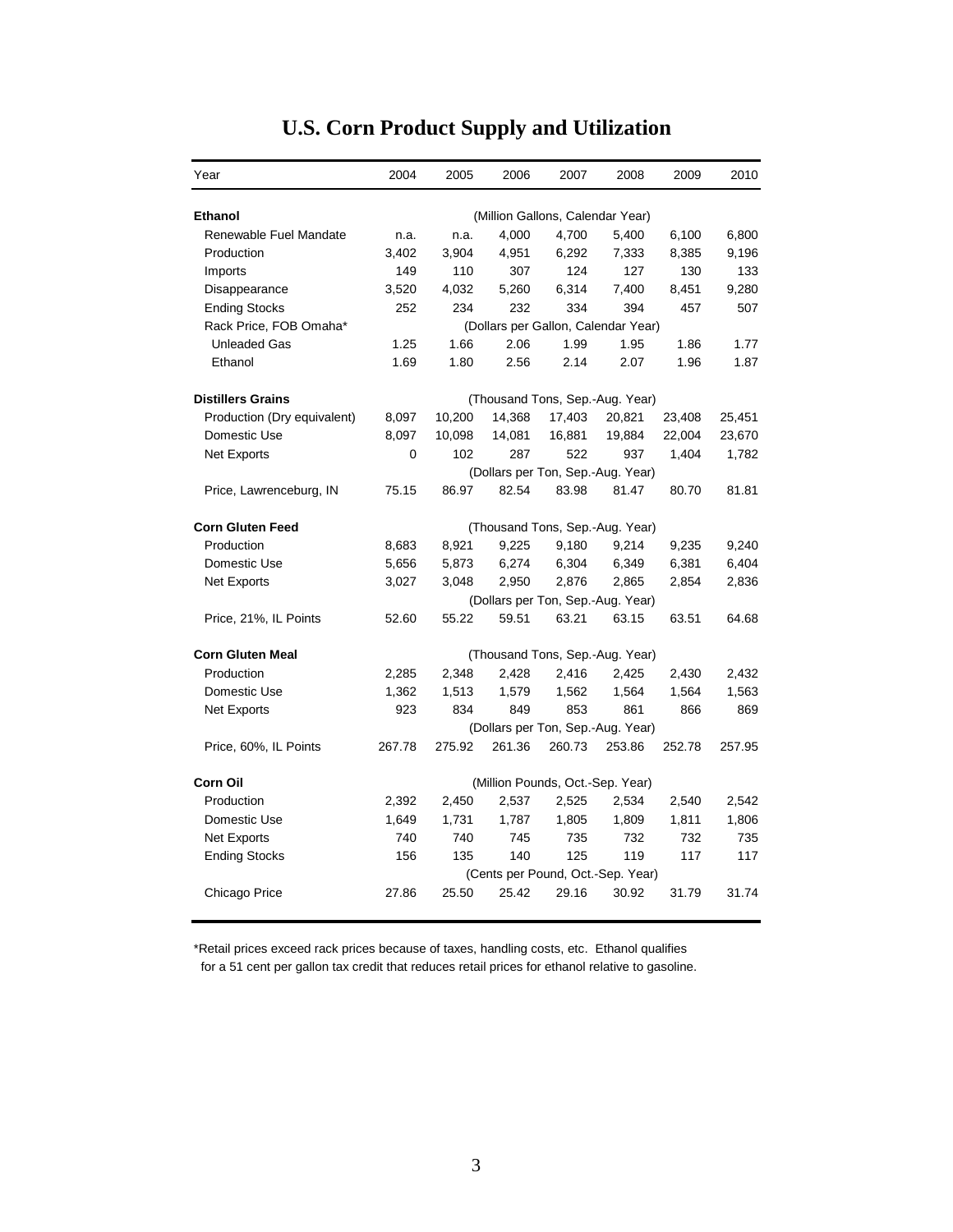| Crop Year                 | 04/05  | 05/06              | 06/07  | 07/08             | 08/09  | 09/10  | 10/11  |  |  |
|---------------------------|--------|--------------------|--------|-------------------|--------|--------|--------|--|--|
| Area                      |        |                    |        | (Million Acres)   |        |        |        |  |  |
| Base Area                 | 75.5   | 75.5               | 75.4   | 75.4              | 75.5   | 75.5   | 75.5   |  |  |
| <b>Planted Area</b>       | 59.7   | 57.2               | 57.9   | 58.1              | 58.0   | 57.5   | 57.1   |  |  |
| <b>Harvested Area</b>     | 50.0   | 50.1               | 47.1   | 49.4              | 49.2   | 48.8   | 48.5   |  |  |
| Yield                     |        | (Bushels per Acre) |        |                   |        |        |        |  |  |
| Actual                    | 43.2   | 42.0               | 38.3   | 42.1              | 42.4   | 42.8   | 43.1   |  |  |
| Program, Direct           | 34.5   | 34.5               | 34.5   | 34.5              | 34.5   | 34.5   | 34.5   |  |  |
| Program, CCP              | 36.1   | 36.1               | 36.1   | 36.1              | 36.1   | 36.1   | 36.1   |  |  |
|                           |        |                    |        |                   |        |        |        |  |  |
|                           |        |                    |        | (Million Bushels) |        |        |        |  |  |
| <b>Supply</b>             | 2,775  | 2,725              | 2,473  | 2,603             | 2,669  | 2,675  | 2,673  |  |  |
| <b>Beginning Stocks</b>   | 546    | 540                | 568    | 433               | 489    | 499    | 494    |  |  |
| Production                | 2,158  | 2,105              | 1,806  | 2,080             | 2,089  | 2,086  | 2,089  |  |  |
| Imports                   | 71     | 80                 | 100    | 90                | 90     | 90     | 90     |  |  |
| <b>Domestic Use</b>       | 1,172  | 1,153              | 1,142  | 1,207             | 1,225  | 1,228  | 1,231  |  |  |
| Feed, Residual            | 190    | 165                | 151    | 207               | 221    | 220    | 219    |  |  |
| Seed                      | 78     | 78                 | 79     | 79                | 78     | 78     | 78     |  |  |
| Food, Other               | 905    | 910                | 913    | 921               | 926    | 930    | 935    |  |  |
| <b>Exports</b>            | 1,063  | 1,004              | 898    | 907               | 944    | 953    | 952    |  |  |
| <b>Total Use</b>          | 2,235  | 2,157              | 2,040  | 2,114             | 2,170  | 2,181  | 2,184  |  |  |
| <b>Ending Stocks</b>      | 540    | 568                | 433    | 489               | 499    | 494    | 489    |  |  |
| <b>CCC Inventory</b>      | 54     | 43                 | 43     | 43                | 43     | 43     | 43     |  |  |
| Under Loan                | 58     | 42                 | 30     | 38                | 38     | 37     | 37     |  |  |
| <b>Other Stocks</b>       | 428    | 483                | 360    | 408               | 418    | 414    | 409    |  |  |
| <b>Prices and Returns</b> |        |                    |        | (Dollars)         |        |        |        |  |  |
| Farm Price/bu.            | 3.40   | 3.42               | 3.88   | 3.68              | 3.70   | 3.74   | 3.76   |  |  |
| Loan Rate/bu.             | 2.75   | 2.75               | 2.75   | 2.75              | 2.75   | 2.75   | 2.75   |  |  |
| Average LDP Rate/bu.      | 0.04   | 0.01               | 0.00   | 0.00              | 0.00   | 0.00   | 0.00   |  |  |
| Target Price/bu.          | 3.92   | 3.92               | 3.92   | 3.92              | 3.92   | 3.92   | 3.92   |  |  |
| CCP Rate/bu.              | 0.00   | 0.00               | 0.00   | 0.00              | 0.00   | 0.00   | 0.00   |  |  |
| Direct Payment/bu.        | 0.52   | 0.52               | 0.52   | 0.52              | 0.52   | 0.52   | 0.52   |  |  |
| Gross Market Revenue/a.   | 146.76 | 143.62             | 148.68 | 155.03            | 157.03 | 159.81 | 162.04 |  |  |
| LDP Revenue/a.            | 1.71   | 0.41               | 0.00   | 0.00              | 0.00   | 0.00   | 0.00   |  |  |
| Variable Expenses/a.      | 72.06  | 81.48              | 86.82  | 87.83             | 86.00  | 86.46  | 87.26  |  |  |
| Mkt+LDP Net Returns/a.    | 76.41  | 62.54              | 61.86  | 67.20             | 71.03  | 73.34  | 74.78  |  |  |
| CCP Revenue/Base a.       | 0.00   | 0.00               | 0.00   | 0.00              | 0.00   | 0.00   | 0.00   |  |  |
| Direct Payment/Base a.    | 15.25  | 15.25              | 15.25  | 15.25             | 15.25  | 15.25  | 15.25  |  |  |
|                           |        |                    |        |                   |        |        |        |  |  |

# **U.S. Wheat Supply and Utilization**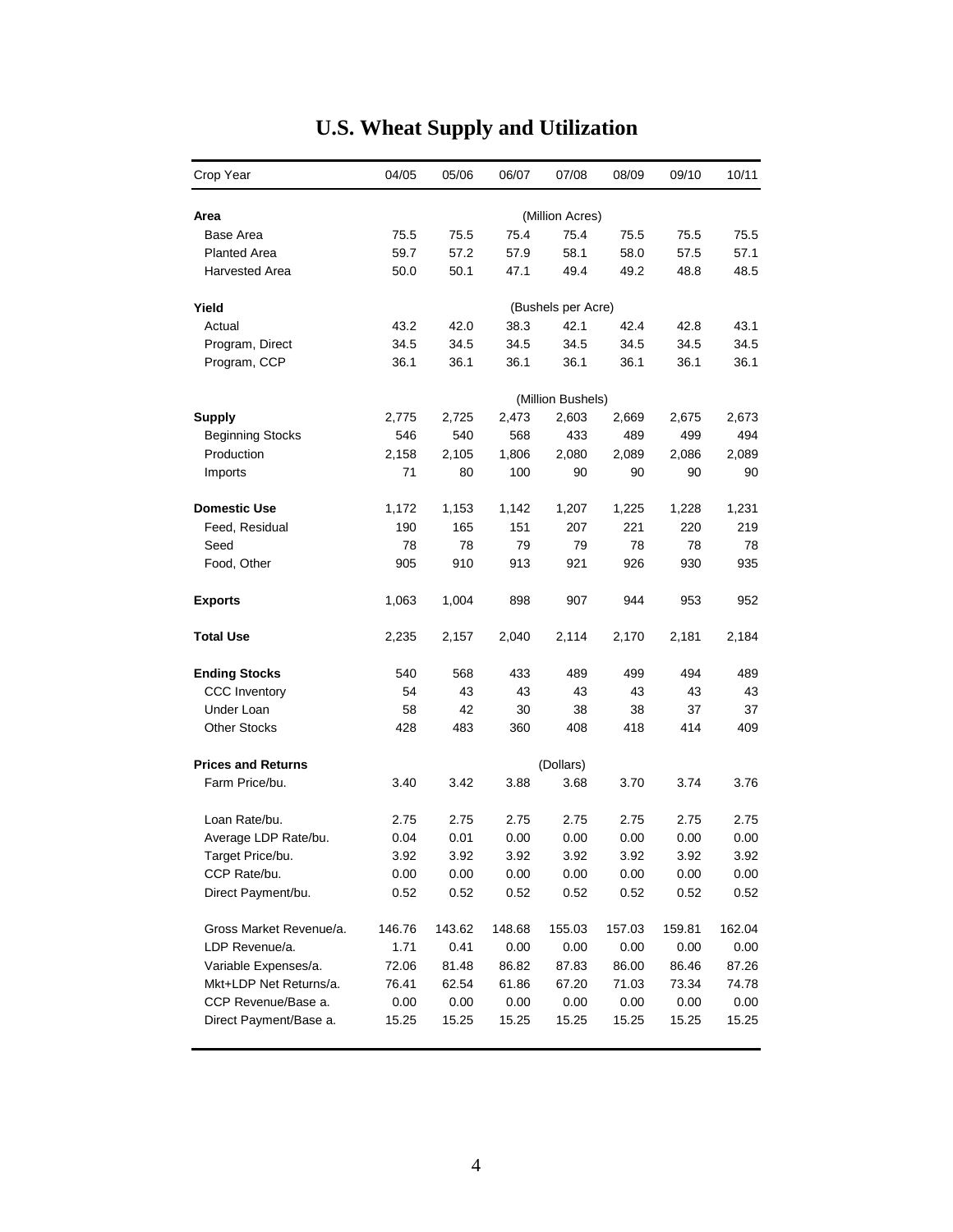| Crop Year                 | 04/05              | 05/06  | 06/07  | 07/08             | 08/09  | 09/10  | 10/11  |  |  |
|---------------------------|--------------------|--------|--------|-------------------|--------|--------|--------|--|--|
| Area                      |                    |        |        | (Million Acres)   |        |        |        |  |  |
| Base Area                 | 52.8               | 52.7   | 52.7   | 52.7              | 52.7   | 52.8   | 52.8   |  |  |
| <b>Planted Area</b>       | 75.2               | 72.1   | 74.9   | 71.3              | 71.3   | 71.4   | 71.6   |  |  |
| <b>Harvested Area</b>     | 74.0               | 71.4   | 73.9   | 70.1              | 70.1   | 70.2   | 70.4   |  |  |
| Yield                     | (Bushels per Acre) |        |        |                   |        |        |        |  |  |
| Actual                    | 42.2               | 43.3   | 40.7   | 41.1              | 41.4   | 41.8   | 42.1   |  |  |
| Program, Direct           | 30.8               | 30.8   | 30.8   | 30.8              | 30.8   | 30.8   | 30.8   |  |  |
| Program, CCP              | 34.1               | 34.1   | 34.1   | 34.1              | 34.1   | 34.1   | 34.1   |  |  |
|                           |                    |        |        | (Million Bushels) |        |        |        |  |  |
| <b>Supply</b>             | 3,242              | 3,346  | 3,559  | 3,420             | 3,363  | 3,332  | 3,329  |  |  |
| <b>Beginning Stocks</b>   | 112                | 256    | 545    | 536               | 455    | 398    | 360    |  |  |
| Production                | 3,124              | 3,086  | 3,010  | 2,880             | 2,903  | 2,930  | 2,965  |  |  |
| Imports                   | 6                  | 4      | 4      | 4                 | 4      | 4      | 4      |  |  |
| <b>Domestic Use</b>       | 1,883              | 1,897  | 1,914  | 1,899             | 1,914  | 1,936  | 1,960  |  |  |
| Crush                     | 1,696              | 1,720  | 1,747  | 1,734             | 1,748  | 1,767  | 1,789  |  |  |
| Seed, Residual            | 187                | 177    | 167    | 164               | 166    | 169    | 171    |  |  |
| <b>Exports</b>            | 1,103              | 905    | 1,109  | 1,066             | 1,050  | 1,036  | 1,025  |  |  |
| <b>Total Use</b>          | 2,986              | 2,802  | 3,023  | 2,965             | 2,965  | 2,972  | 2,985  |  |  |
| <b>Ending Stocks</b>      | 256                | 545    | 536    | 455               | 398    | 360    | 344    |  |  |
| <b>CCC Inventory</b>      | 0                  | 0      | 0      | 0                 | 0      | 0      | 0      |  |  |
| Under Loan                | 53                 | 75     | 101    | 78                | 71     | 66     | 61     |  |  |
| <b>Other Stocks</b>       | 203                | 470    | 435    | 377               | 327    | 294    | 282    |  |  |
| <b>Prices and Returns</b> |                    |        |        | (Dollars)         |        |        |        |  |  |
| Farm Price/bu.            | 5.74               | 5.65   | 5.29   | 5.63              | 5.72   | 5.80   | 5.88   |  |  |
| III. Proc. Price/bu.      | 5.98               | 5.95   | 5.60   | 5.93              | 6.02   | 6.10   | 6.18   |  |  |
| Loan Rate/bu.             | 5.00               | 5.00   | 5.00   | 5.00              | 5.00   | 5.00   | 5.00   |  |  |
| Average LDP Rate/bu.      | 0.10               | 0.01   | 0.04   | 0.00              | 0.00   | 0.00   | 0.00   |  |  |
| Target Price/bu.          | 5.80               | 5.80   | 5.80   | 5.80              | 5.80   | 5.80   | 5.80   |  |  |
| CCP Rate/bu.              | 0.00               | 0.00   | 0.07   | 0.00              | 0.00   | 0.00   | 0.00   |  |  |
| Direct Payment/bu.        | 0.44               | 0.44   | 0.44   | 0.44              | 0.44   | 0.44   | 0.44   |  |  |
| Gross Market Revenue/a.   | 242.43             | 244.37 | 215.21 | 231.22            | 236.83 | 242.27 | 247.85 |  |  |
| LDP Revenue/a.            | 4.04               | 0.27   | 1.57   | 0.00              | 0.00   | 0.00   | 0.00   |  |  |
| Variable Expenses/a.      | 83.81              | 91.94  | 98.63  | 99.05             | 97.08  | 97.46  | 98.12  |  |  |
| Mkt+LDP Net Returns/a.    | 162.66             | 152.70 | 118.15 | 132.17            | 139.75 | 144.81 | 149.73 |  |  |
| CCP Revenue/Base a.       | 0.00               | 0.00   | 2.16   | 0.00              | 0.00   | 0.00   | 0.00   |  |  |
| Direct Payment/Base a.    | 11.52              | 11.52  | 11.52  | 11.52             | 11.52  | 11.52  | 11.52  |  |  |
| Bean/Corn Price Ratio     | 2.79               | 2.85   | 2.27   | 2.22              | 2.22   | 2.22   | 2.23   |  |  |
| 48% Meal Price/ton        | 182.89             | 175.00 | 163.58 | 162.88            | 157.17 | 156.28 | 160.56 |  |  |
| Oil Price/cwt.            | 23.01              | 23.50  | 23.48  | 27.25             | 29.01  | 29.88  | 29.83  |  |  |
| Crushing Margin/bu.       | 1.04               | 0.92   | 0.98   | 1.06              | 1.03   | 1.03   | 1.05   |  |  |

# **U.S. Soybean Supply and Utilization**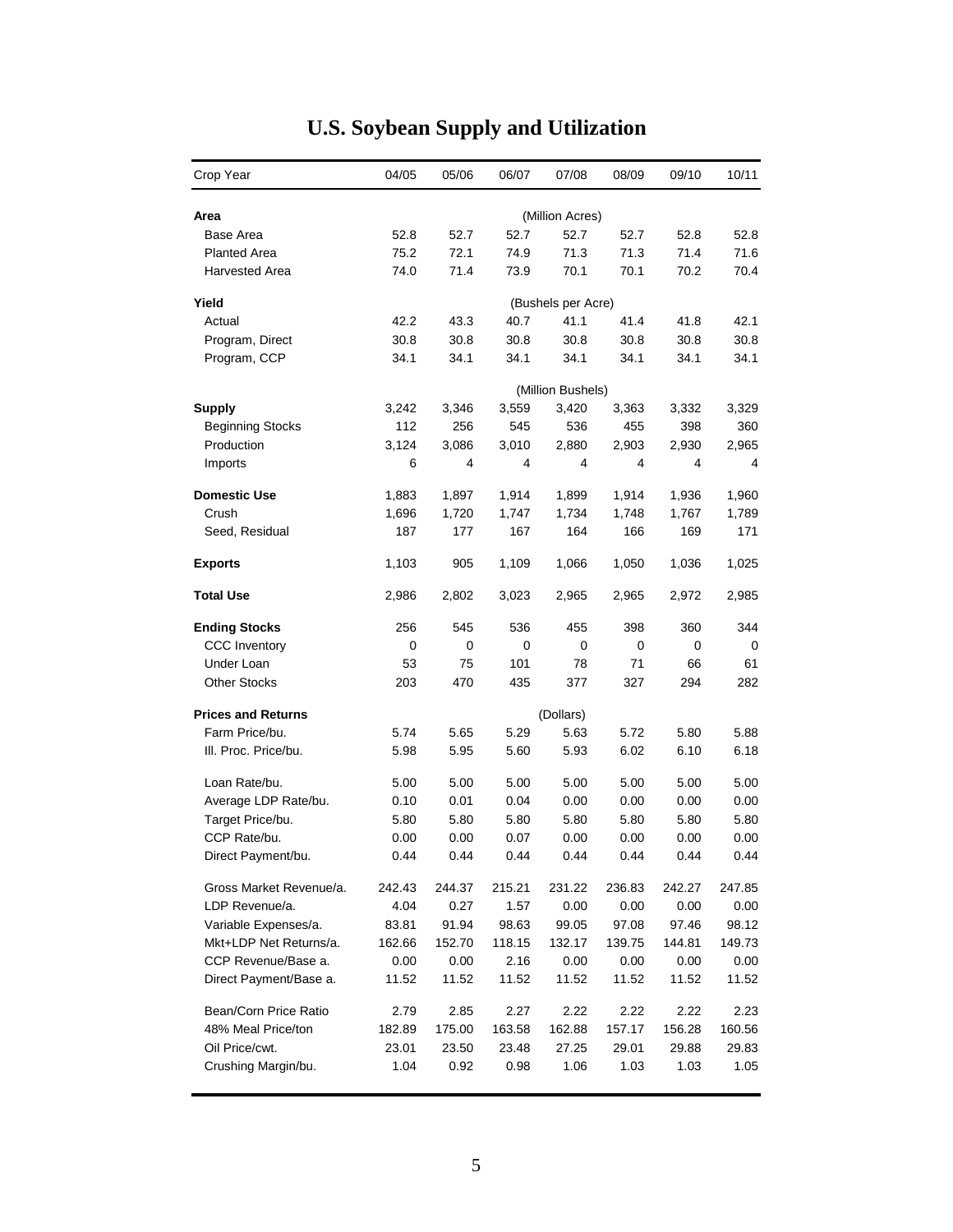| Crop Year                 | 04/05             | 05/06  | 06/07  | 07/08                    | 08/09          | 09/10  | 10/11  |  |  |  |
|---------------------------|-------------------|--------|--------|--------------------------|----------------|--------|--------|--|--|--|
| Area                      | (Million Acres)   |        |        |                          |                |        |        |  |  |  |
| Base Area                 | 18.42             | 18.41  | 18.41  | 18.41                    | 18.41          | 18.42  | 18.42  |  |  |  |
| <b>Planted Area</b>       | 13.41             | 13.98  | 14.94  | 14.42                    | 14.21          | 14.18  | 14.15  |  |  |  |
| Harvested Area            | 12.81             | 13.53  | 12.50  | 13.10                    | 12.91          | 12.88  | 12.85  |  |  |  |
|                           |                   |        |        |                          |                |        |        |  |  |  |
| Yield                     | (Pounds per Acre) |        |        |                          |                |        |        |  |  |  |
| Actual                    | 843               | 825    | 761    | 763                      | 770            | 777    | 784    |  |  |  |
| Program, Direct           | 604               | 604    | 604    | 604                      | 604            | 604    | 604    |  |  |  |
| Program, CCP              | 638               | 638    | 638    | 638                      | 638            | 638    | 638    |  |  |  |
|                           |                   |        |        |                          |                |        |        |  |  |  |
| <b>Supply</b>             | 25.90             | 28.75  | 26.26  | (Million Bales)<br>25.97 | 25.69          | 25.60  | 25.71  |  |  |  |
| <b>Beginning Stocks</b>   | 3.38              | 5.48   | 6.45   | 5.14                     | 4.98           | 4.74   | 4.71   |  |  |  |
| Production                | 22.51             | 23.26  | 19.80  | 20.82                    | 20.70          | 20.84  | 20.99  |  |  |  |
| Imports                   | 0.01              | 0.01   | 0.01   | 0.01                     | 0.01           | 0.01   | 0.01   |  |  |  |
|                           |                   |        |        |                          |                |        |        |  |  |  |
| <b>Domestic Use</b>       |                   |        |        |                          |                |        |        |  |  |  |
| Mill Use                  | 6.63              | 5.90   | 5.40   | 5.16                     | 4.99           | 4.74   | 4.53   |  |  |  |
|                           |                   |        |        |                          |                |        |        |  |  |  |
| <b>Exports</b>            | 13.62             | 16.43  | 15.72  | 15.83                    | 15.96          | 16.14  | 16.40  |  |  |  |
| <b>Total Use</b>          | 20.25             | 22.33  | 21.12  | 20.99                    | 20.95          | 20.89  | 20.93  |  |  |  |
| Unaccounted               | $-0.17$           | 0.03   | 0.00   | 0.00                     | 0.00           | 0.00   | 0.00   |  |  |  |
| <b>Ending Stocks</b>      | 5.48              | 6.45   | 5.14   | 4.98                     | 4.74           | 4.71   | 4.79   |  |  |  |
| <b>CCC Inventory</b>      | 0.00              | 0.00   | 0.00   | 0.00                     | 0.00           | 0.00   | 0.00   |  |  |  |
| <b>Other Stocks</b>       | 5.48              | 6.45   | 5.14   | 4.98                     | 4.74           | 4.71   | 4.79   |  |  |  |
|                           |                   |        |        |                          |                |        |        |  |  |  |
| <b>Prices and Returns</b> |                   |        |        | (Dollars)                |                |        |        |  |  |  |
| Farm Price/lb.            | 0.416             | 0.478  | 0.511  | 0.534                    | 0.547          | 0.555  | 0.555  |  |  |  |
| Cotlook A Index/lb.       | 0.535             | 0.585  | 0.638  | 0.664                    | 0.678          | 0.687  | 0.684  |  |  |  |
| Adjusted World Price/lb.  | 0.389             | 0.421  | 0.483  | 0.514                    | 0.528          | 0.537  | 0.534  |  |  |  |
| Loan Rate/lb.             | 0.520             | 0.520  | 0.520  | 0.520                    | 0.520          | 0.520  | 0.520  |  |  |  |
| Average LDP Rate/lb.      | 0.161             | 0.102  | 0.050  | 0.019                    | 0.005          | 0.000  | 0.000  |  |  |  |
| Target Price/lb.          | 0.724             | 0.724  | 0.724  | 0.724                    | 0.724          | 0.724  | 0.724  |  |  |  |
| CCP Rate/lb.              | 0.137             | 0.137  | 0.137  | 0.124                    | 0.110          | 0.102  | 0.103  |  |  |  |
| Direct Payment/lb.        | 0.067             | 0.067  | 0.067  | 0.067                    | 0.067          | 0.067  | 0.067  |  |  |  |
| Gross Market Revenue/a.   | 419.68            | 451.98 | 445.42 | 468.73                   | 486.16         | 498.17 | 503.02 |  |  |  |
| LDP Revenue/a.            | 135.88            | 83.94  | 38.21  | 14.27                    | 3.63           | 0.00   | 0.00   |  |  |  |
| Variable Expenses/a.      | 330.54            | 354.90 | 365.28 | 369.01                   | 364.53         | 366.09 | 370.39 |  |  |  |
| Mkt+LDP Net Returns/a.    | 225.02            | 181.02 | 118.34 | 113.99                   | 125.25         | 132.08 |        |  |  |  |
| CCP Revenue/Base a.       | 74.50             | 74.50  | 74.50  | 67.04                    |                |        | 132.63 |  |  |  |
|                           |                   |        |        |                          | 59.63<br>34.23 | 55.30  | 55.77  |  |  |  |
| Direct Payment/Base a.    | 34.23             | 34.23  | 34.23  | 34.23                    |                | 34.23  | 34.23  |  |  |  |

# **U.S. Upland Cotton Supply and Utilization**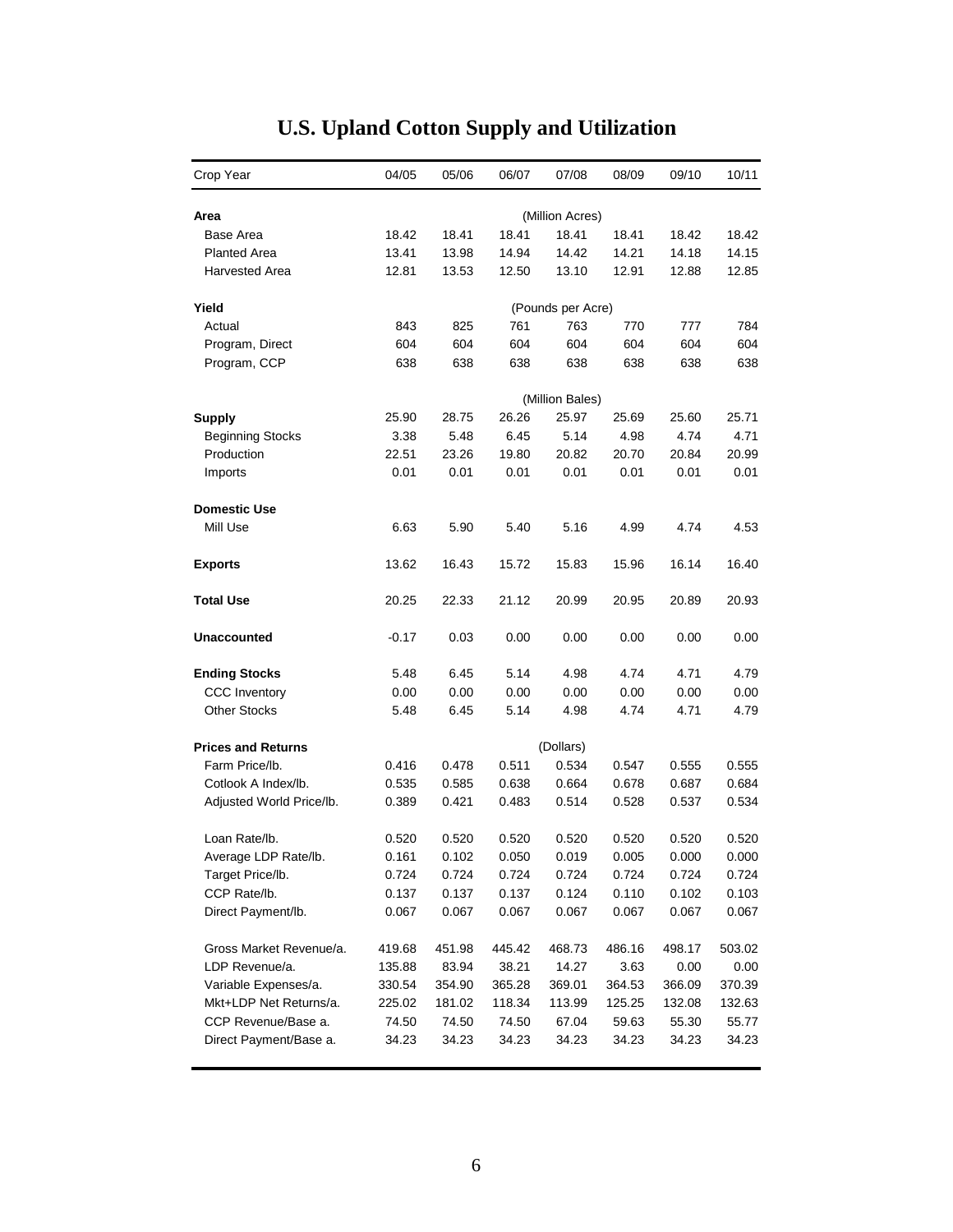| Calendar Year                      | 2005    | 2006    | 2007    | 2008                           | 2009     | 2010     | 2011     |
|------------------------------------|---------|---------|---------|--------------------------------|----------|----------|----------|
|                                    |         |         |         | (Million Head)                 |          |          |          |
| Beef Cows (Jan. 1)                 | 32.9    | 33.3    | 33.5    | 34.2                           | 34.6     | 34.9     | 35.2     |
| Dairy Cows (Jan. 1)                | 9.0     | 9.1     | 9.1     | 9.0                            | 9.0      | 8.9      | 8.9      |
| Cattle and Calves (Jan. 1)         | 95.4    | 97.1    | 98.4    | 100.1                          | 101.4    | 102.2    | 102.9    |
| Calf Crop                          | 37.8    | 38.2    | 38.8    | 39.3                           | 39.7     | 40.0     | 40.2     |
| Calf Death Loss                    | 2.3     | 2.4     | 2.4     | 2.4                            | 2.4      | 2.4      | 2.4      |
| Calf Slaughter                     | 0.8     | 0.8     | 0.8     | 0.8                            | 0.8      | 0.8      | 0.8      |
| <b>Beef Cow Slaughter</b>          | 2.6     | 2.8     | 2.9     | 3.3                            | 3.5      | 3.7      | 3.8      |
| Dairy Cow Slaughter                | 2.3     | 2.6     | 2.7     | 2.7                            | 2.7      | 2.7      | 2.7      |
| <b>Bull Slaughter</b>              | 0.5     | $0.5\,$ | 0.5     | 0.5                            | 0.5      | 0.5      | 0.5      |
| Steer and Heifer Slaughter         | 27.2    | 28.0    | 28.1    | 28.5                           | 29.1     | 29.3     | 29.6     |
| <b>Total Slaughter</b>             | 33.3    | 34.7    | 35.0    | 35.8                           | 36.6     | 37.0     | 37.4     |
| Cattle Imports                     | 1.8     | 2.3     | 2.4     | 2.4                            | 2.4      | 2.4      | 2.4      |
| <b>Cattle Exports</b>              | 0.0     | 0.0     | 0.1     | 0.2                            | 0.2      | 0.2      | 0.2      |
| <b>Cattle Death Loss</b>           | 2.3     | 2.4     | 2.4     | 2.4                            | 2.5      | 2.5      | 2.5      |
| Residual                           | 0.1     | 0.3     | 0.4     | 0.4                            | 0.5      | 0.5      | 0.4      |
| Cattle and Calves (Dec. 31)        | 97.1    | 98.4    | 100.1   | 101.4                          | 102.2    | 103.0    | 103.3    |
| Cattle on Feed (Jan. 1)            | 13.7    | 14.1    | 13.5    | 13.7                           | 14.0     | 14.0     | 14.0     |
| Supply                             |         |         |         | (Million Pounds)               |          |          |          |
| <b>Beginning Stocks</b>            | 637     | 571     | 613     | 622                            | 642      | 661      | 675      |
| Imports                            | 3,599   | 3,371   | 3,340   | 3,312                          | 3,291    | 3,272    | 3,248    |
| Production                         | 24,784  | 26,157  | 26,558  | 27,366                         | 28,192   | 28,738   | 29,271   |
| Total                              | 29,020  | 30,099  | 30,511  | 31,300                         | 32,125   | 32,672   | 33,194   |
| Disappearance                      |         |         |         |                                |          |          |          |
| Domestic Use                       | 27,760  | 28,447  | 28,527  | 29,037                         | 29,650   | 30,028   | 30,408   |
| Exports                            | 689     | 1,039   | 1,362   | 1,622                          | 1,813    | 1,969    | 2,098    |
| Total                              | 28,449  | 29,486  | 29,889  | 30,659                         | 31,463   | 31,997   | 32,506   |
| <b>Ending Stocks</b>               | 571     | 613     | 622     | 642                            | 661      | 675      | 688      |
| Per Capita Consumption             |         |         |         | (Pounds)                       |          |          |          |
| Carcass Weight                     | 93.5    | 94.9    | 94.4    | 95.2                           | 96.4     | 96.8     | 97.2     |
| <b>Retail Weight</b>               | 65.4    | 66.5    | 66.1    | 66.7                           | 67.5     | 67.7     | 68.0     |
| Change                             | $-0.9%$ | 1.6%    | $-0.6%$ | 0.9%                           | 1.2%     | 0.4%     | 0.4%     |
| <b>Prices</b>                      |         |         |         |                                |          |          |          |
| 1100 - 1300 #, Nebraska            |         |         |         | (Dollars Per Hundredweight)    |          |          |          |
| <b>Direct Steers</b>               | 87.28   | 83.53   | 81.98   | 79.97                          | 77.09    | 74.57    | 73.06    |
| Change                             | 3.0%    | $-4.3%$ | $-1.9%$ | $-2.5%$                        | $-3.6%$  | -3.3%    | -2.0%    |
| 600 - 650 #, Oklahoma City         |         |         |         |                                |          |          |          |
| <b>Feeder Steers</b>               | 120.02  | 117.27  | 109.44  | 99.19                          | 92.00    | 86.04    | 81.47    |
| Change                             | 7.4%    | $-2.3%$ | $-6.7%$ | $-9.4%$                        | $-7.2%$  | $-6.5%$  | -5.3%    |
| Utility Cows, Sioux Falls          | 54.36   | 49.58   | 47.54   | 44.81                          | 42.83    | 41.00    | 39.41    |
| Change<br><b>Boxed Beef Cutout</b> | 3.8%    | $-8.8%$ | $-4.1%$ | $-5.7%$                        | $-4.4%$  | $-4.3%$  | $-3.9%$  |
|                                    | 145.78  | 142.18  | 139.56  | 137.04                         | 134.04   | 130.96   | 128.61   |
| Change                             | 3.6%    | $-2.5%$ | $-1.8%$ | $-1.8%$<br>(Dollars Per Pound) | $-2.2%$  | $-2.3%$  | $-1.8%$  |
| <b>Beef Retail</b>                 | 4.09    | 4.00    | 4.01    | 4.01                           | 3.99     | 3.99     | 3.98     |
| Change                             | 0.7%    | $-2.1%$ | 0.2%    | $-0.1%$                        | $-0.4%$  | -0.1%    | $-0.1\%$ |
| <b>Net Returns</b>                 |         |         |         | (Dollars Per Cow)              |          |          |          |
| Cow - Calf                         | 131.33  | 81.00   | 41.51   | 1.45                           | $-30.74$ | $-56.36$ | -78.34   |

### **U.S. Cattle Sector**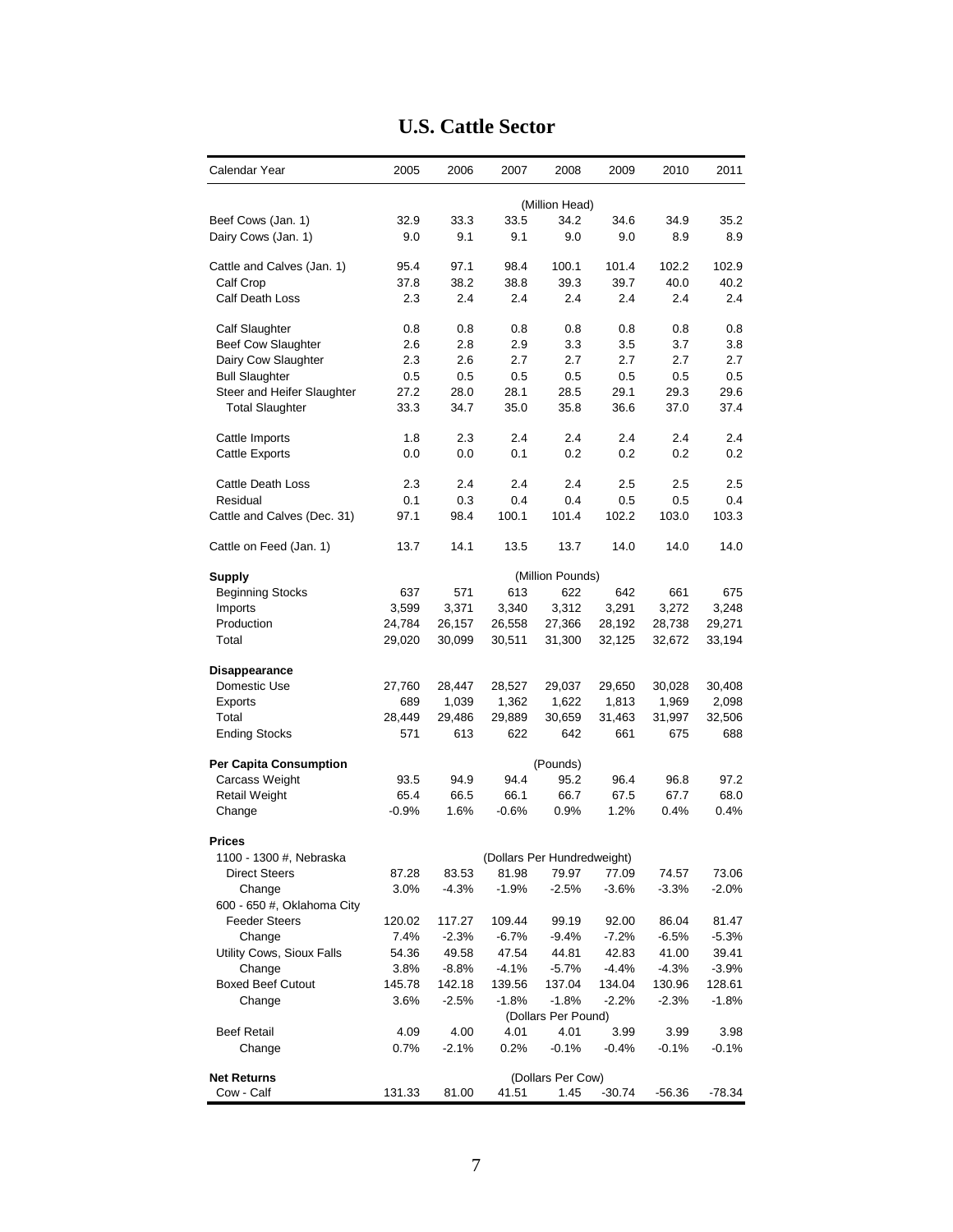| Calendar Year                | 2005    | 2006     | 2007    | 2008                        | 2009    | 2010    | 2011    |
|------------------------------|---------|----------|---------|-----------------------------|---------|---------|---------|
|                              |         |          |         | (Million Head)              |         |         |         |
| Breeding Herd (Dec. 1*)      | 5.97    | 6.01     | 6.03    | 5.99                        | 5.88    | 5.80    | 5.82    |
| Gilts Added                  | 3.25    | 3.34     | 3.36    | 3.26                        | 3.19    | 3.21    | 3.24    |
| Sow Slaughter                | 3.15    | 3.26     | 3.34    | 3.31                        | 3.21    | 3.13    | 3.17    |
| Sows Farrowed                | 11.54   | 11.61    | 11.67   | 11.60                       | 11.42   | 11.36   | 11.49   |
| Pigs per Litter (Head)       | 9.01    | 9.08     | 9.14    | 9.19                        | 9.24    | 9.29    | 9.34    |
| Market Hogs (Dec. 1*)        | 55.0    | 55.4     | 56.1    | 56.4                        | 56.8    | 56.5    | 56.8    |
| Pig Crop                     | 104.0   | 105.4    | 106.7   | 106.7                       | 105.6   | 105.5   | 107.4   |
| Barrow and Gilt Slaughter    | 100.2   | 101.5    | 103.3   | 103.5                       | 103.2   | 102.8   | 104.1   |
| Hog Imports                  | 8.2     | 8.7      | 9.1     | 9.3                         | 9.4     | 9.6     | 9.7     |
| Hog Exports                  | 0.1     | 0.1      | 0.1     | 0.1                         | 0.1     | 0.1     | 0.1     |
| Death Loss/Residual          | 11.4    | 11.9     | 11.9    | 11.9                        | 11.9    | 11.9    | 12.0    |
| Market Hogs (Nov.30)         | 55.4    | 56.1     | 56.4    | 56.8                        | 56.5    | 56.8    | 57.7    |
| <b>Supply</b>                |         |          |         | (Million Pounds)            |         |         |         |
| <b>Beginning Stocks</b>      | 543     | 494      | 511     | 525                         | 526     | 522     | 518     |
| Imports                      | 1,024   | 1,089    | 1,110   | 1,095                       | 1,136   | 1,176   | 1,154   |
| Production                   | 20,706  | 21,108   | 21,593  | 21,729                      | 21,747  | 21,736  | 22,115  |
| Total                        | 22,273  | 22,691   | 23,214  | 23,349                      | 23,410  | 23,435  | 23,787  |
| Disappearance                |         |          |         |                             |         |         |         |
| Domestic Use                 | 19,119  | 19,110   | 19,454  | 19,612                      | 19,715  | 19,802  | 20,051  |
| Exports                      | 2,660   | 3,070    | 3,235   | 3,210                       | 3,173   | 3,115   | 3,207   |
| Total                        | 21,779  | 22,180   | 22,689  | 22,822                      | 22,888  | 22,917  | 23,258  |
| <b>Ending Stocks</b>         | 494     | 511      | 525     | 526                         | 522     | 518     | 529     |
| Per Capita Consumption       |         |          |         | (Pounds)                    |         |         |         |
| Carcass Weight               | 64.4    | 63.8     | 64.4    | 64.3                        | 64.1    | 63.8    | 64.1    |
| Retail Weight                | 50.0    | 49.5     | 49.9    | 49.9                        | 49.7    | 49.5    | 49.7    |
| Change                       | $-2.5%$ | $-0.9%$  | 0.9%    | $-0.1%$                     | $-0.3%$ | $-0.4%$ | 0.4%    |
| <b>Prices</b>                |         |          |         |                             |         |         |         |
| Natl. Base 51-52% lean equiv |         |          |         | (Dollars Per Hundredweight) |         |         |         |
| Barrows & Gilts              | 50.05   | 44.46    | 41.52   | 43.08                       | 46.59   | 50.22   | 48.68   |
| Change                       | $-4.7%$ | $-11.2%$ | $-6.6%$ | 3.8%                        | 8.1%    | 7.8%    | $-3.1%$ |
| IA-S. Minn. #1-2, 300-400 #  |         |          |         |                             |         |         |         |
| Sows                         | 42.70   | 37.49    | 35.71   | 37.27                       | 38.82   | 41.12   | 39.31   |
| Change                       | $-1.8%$ | $-12.2%$ | -4.8%   | 4.4%                        | 4.2%    | 5.9%    | $-4.4%$ |
| Pork Cutout Value            | 69.84   | 65.22    | 63.85   | 65.29                       | 67.88   | 71.18   | 69.63   |
| Change                       | $-5.0%$ | $-6.6%$  | $-2.1%$ | 2.3%<br>(Dollars Per Pound) | 4.0%    | 4.9%    | $-2.2%$ |
| Pork Retail                  | 2.83    | 2.81     | 2.80    | 2.85                        | 2.93    | 3.01    | 3.01    |
| Change                       | 1.3%    | $-0.6%$  | $-0.2%$ | 1.7%                        | 2.7%    | 2.8%    | $-0.1%$ |
| <b>Net Returns</b>           |         |          |         | (Dollars Per Hundredweight) |         |         |         |
| Farrow - Finish              | 13.28   | 6.15     | 1.09    | 1.61                        | 4.56    | 7.63    | 5.26    |

#### **U.S. Swine Sector**

\* Preceding Year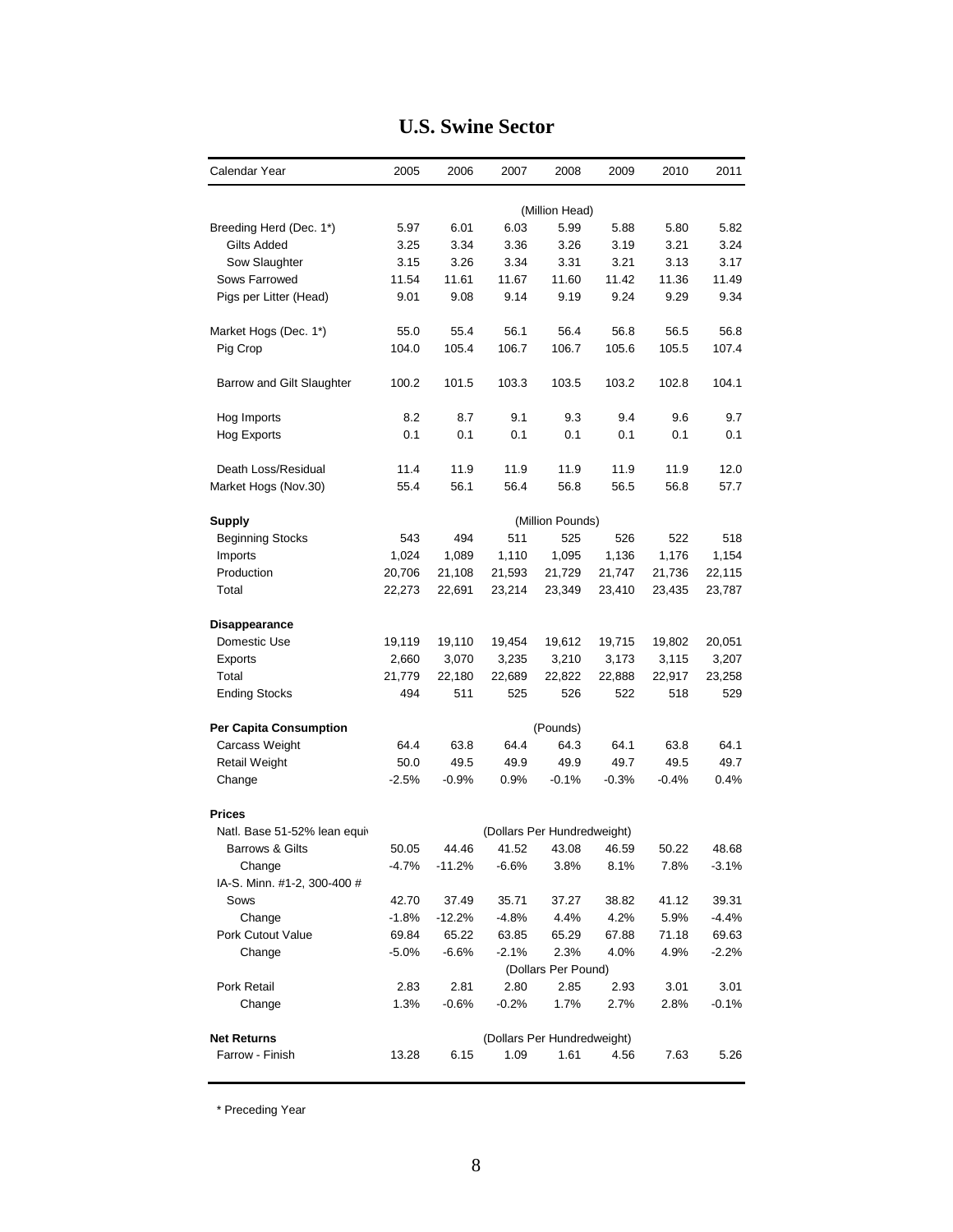| Calendar Year                 | 2005     | 2006     | 2007    | 2008              | 2009    | 2010    | 2011    |
|-------------------------------|----------|----------|---------|-------------------|---------|---------|---------|
| <b>Broiler</b>                |          |          |         |                   |         |         |         |
| <b>Supply</b>                 |          |          |         | (Million Pounds)  |         |         |         |
| <b>Beginning Stocks</b>       | 713      | 924      | 870     | 874               | 890     | 903     | 916     |
| Imports                       | 34       | 37       | 36      | 36                | 36      | 36      | 36      |
| Production                    | 34,986   | 35,673   | 36,396  | 37,304            | 38,190  | 39,033  | 39,801  |
| Total                         | 35,733   | 36,634   | 37,302  | 38,214            | 39,116  | 39,972  | 40,754  |
| Disappearance                 |          |          |         |                   |         |         |         |
| Domestic Use                  | 29,662   | 30,282   | 30,776  | 31,535            | 32,277  | 32,957  | 33,570  |
| Exports                       | 5,148    | 5,483    | 5,652   | 5,790             | 5,936   | 6,099   | 6,257   |
| Total                         | 34,810   | 35,765   | 36,428  | 37,325            | 38,213  | 39,056  | 39,827  |
| <b>Ending Stocks</b>          | 924      | 870      | 874     | 890               | 903     | 916     | 927     |
| <b>Per Capita Consumption</b> |          |          |         | (Pounds)          |         |         |         |
| <b>RTC Weight</b>             | 99.9     | 101.1    | 101.8   | 103.4             | 104.9   | 106.2   | 107.3   |
| <b>Retail Weight</b>          | 85.4     | 86.3     | 86.8    | 88.1              | 89.3    | 90.3    | 91.1    |
| Change                        | 1.8%     | 1.1%     | 0.6%    | 1.5%              | 1.3%    | 1.1%    | 0.9%    |
| <b>Prices</b>                 |          |          |         | (Cents Per Pound) |         |         |         |
| 12 City Wholesale             | 70.83    | 63.52    | 63.99   | 64.12             | 64.20   | 64.37   | 64.48   |
| Change                        | $-4.4%$  | $-10.3%$ | 0.7%    | 0.2%              | 0.1%    | 0.3%    | 0.2%    |
| Bnls. Breast Whlsle., NE      | 133.86   | 120.23   | 126.29  | 126.85            | 127.01  | 127.02  | 127.40  |
| Change                        | $-26.1%$ | $-10.2%$ | 5.0%    | 0.4%              | 0.1%    | $0.0\%$ | 0.3%    |
| Whole Leg Wholesale, NE       | 52.10    | 40.15    | 41.11   | 41.29             | 41.37   | 41.46   | 41.57   |
| Change                        | 20.0%    | $-22.9%$ | 2.4%    | 0.4%              | 0.2%    | 0.2%    | 0.3%    |
| <b>Broiler Retail</b>         | 174.07   | 163.35   | 167.21  | 167.92            | 168.39  | 169.02  | 169.90  |
| Change                        | 0.7%     | $-6.2%$  | 2.4%    | 0.4%              | 0.3%    | 0.4%    | 0.5%    |
| <b>Net Returns</b>            | 20.61    | 13.45    | 13.07   | 12.62             | 12.66   | 12.67   | 12.48   |
| Turkey                        |          |          |         |                   |         |         |         |
| <b>Supply</b>                 |          |          |         | (Million Pounds)  |         |         |         |
| Beginning Stocks              | 288      | 206      | 249     | 286               | 300     | 302     | 304     |
| Imports                       | 8        | 8        | 4       | 4                 | 4       | 4       | 4       |
| Production                    | 5,432    | 5,573    | 5,690   | 5,762             | 5,803   | 5,854   | 5,909   |
| Total                         | 5,728    | 5,787    | 5,943   | 6,051             | 6,107   | 6,160   | 6,218   |
| <b>Disappearance</b>          |          |          |         |                   |         |         |         |
| Domestic Use                  | 4,953    | 4,984    | 5,063   | 5,142             | 5,180   | 5,213   | 5,252   |
| Exports                       | 569      | 554      | 595     | 610               | 625     | 642     | 659     |
| Total                         | 5,522    | 5,538    | 5,658   | 5,751             | 5,805   | 5,855   | 5,911   |
| <b>Ending Stocks</b>          | 206      | 249      | 286     | 300               | 302     | 304     | 307     |
|                               |          |          |         | (Pounds)          |         |         |         |
| <b>Per Capita Consumption</b> | 16.7     | 16.6     | 16.7    | 16.9              | 16.8    | 16.8    | 16.8    |
| Change                        | $-2.0%$  | $-0.3%$  | 0.7%    | 0.7%              | $-0.1%$ | $-0.2%$ | $-0.1%$ |
| <b>Prices</b>                 |          |          |         | (Cents Per Pound) |         |         |         |
| East. Region, Wholesale       | 73.41    | 72.42    | 69.45   | 68.01             | 68.10   | 68.30   | 68.68   |
| Change                        | 5.3%     | $-1.3%$  | $-4.1%$ | $-2.1%$           | 0.1%    | 0.3%    | 0.6%    |
| <b>Turkey Retail</b>          | 107.23   | 110.36   | 110.23  | 109.36            | 109.57  | 110.23  | 111.06  |
| Change                        | $-1.7%$  | 2.9%     | $-0.1%$ | $-0.8%$           | 0.2%    | 0.6%    | 0.8%    |
| <b>Net Returns</b>            | 10.61    | 9.82     | 6.34    | 4.51              | 4.62    | 4.71    | 4.86    |

## **U.S. Poultry Supply and Use**